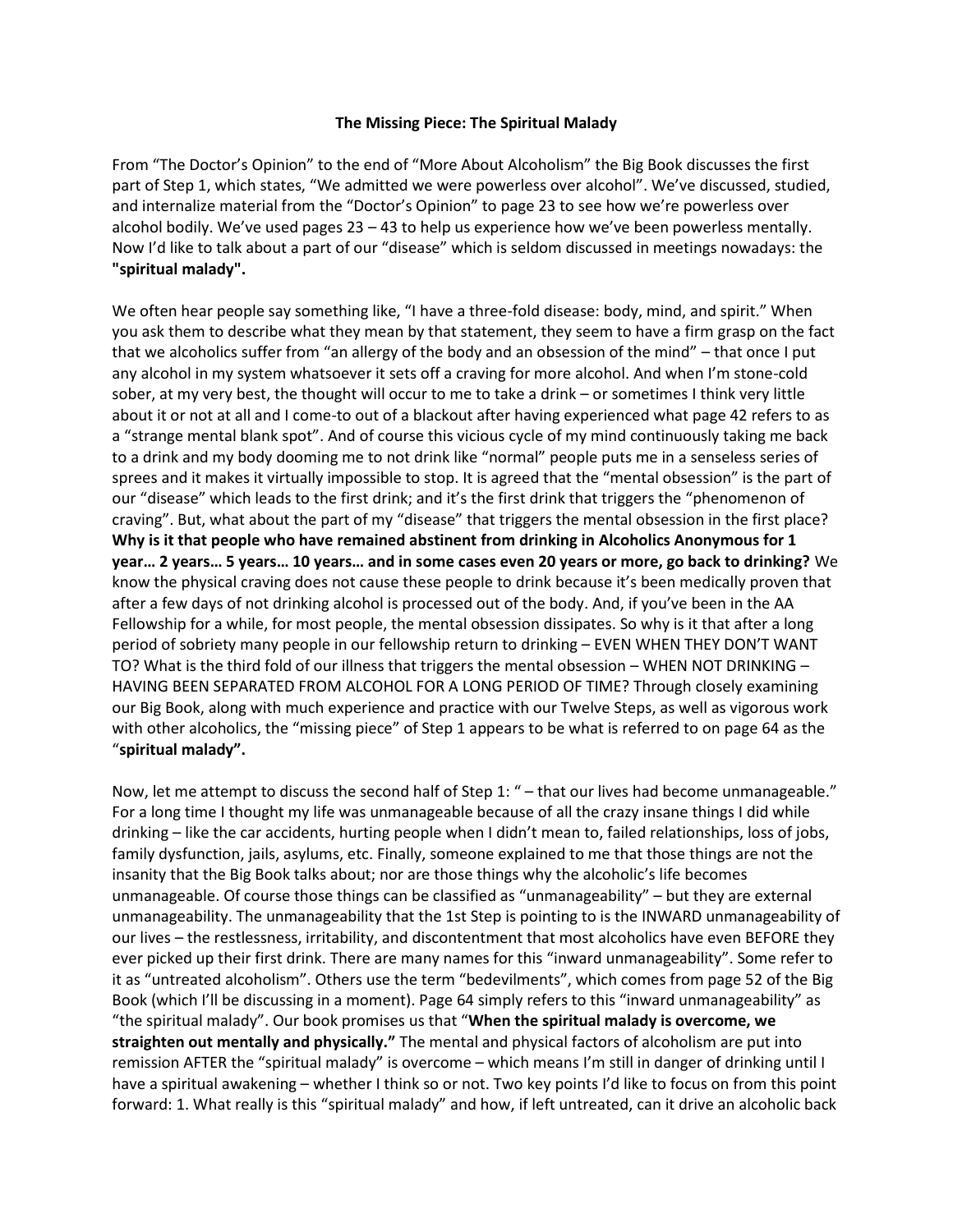to drinking? 2. What is the remedy for it? (By the way, our Big Book answers both of those questions in masterly detail in Chapters  $4 - 11$ .

What is this "**spiritual malady**" we alcoholics suffer from and how can "**untreated alcoholism**" cause an alcoholic to return to drinking – EVEN WHEN HE/SHE DOESN'T WANT TO? Imagine three layers. The first layer is our bodily reaction to alcohol when we ingest it - the physical craving. Under that is the second layer: the insanity of the mind just before the first drink - the mental obsession. Under that is the third layer: the inward condition that triggers the second layer, which in turn triggers the first - the "spiritual malady". **Symptoms of this "third layer" as described in the Big Book include: 1. being restless, irritable, and discontented (page xxvi),** 2. having trouble with personal relationships, 3. not being able to control our emotional natures, 4. being a prey to (or suffering from) misery and depression, 5. not being able to make a living (or a happy and successful life), 6. having feelings of uselessness, 7. being full of fear, 8. unhappiness, 9. inability to be of real help to other people (page 52), 10. being like "the actor who wants to run the whole show" (pages 60-61), 11. being "driven by a hundred forms of fear, selfdelusion, self-seeking, and self-pity" (page 62), 12. self-will run riot (page 62), 13. leading a double life (page 73), 14. living like a tornado running through the lives of others (page 82), and 15. exhibiting selfish and inconsiderate habits. These name just a few of the symptoms of the "spiritual malady" that's described throughout our text. But still in all, these are just symptoms of the "spiritual malady". What is it really? **What is the driving force of the symptoms described above? On page 62 the text explains that "Selfishness—self-centeredness! That, we think, is the root of our troubles**." This "SELFISHNESS self-centeredness" (or the "ego", as some people refer to it as) drives us to respond to life situations with the above "symptoms" as well as disorders and addictions other than alcoholism. 2 If this selfishness—self-centeredness continues to manifest in an alcoholic's life - EVEN IN SOMEONE WHO IS NOT DRINKING AND CONTINUES TO ATTEND MEETINGS - and the ego is not smashed and re-smashed by continuous application of all twelve steps, the sober (or "just not drinking") alcoholic is sure to drink again eventually… or even worse, continue to live miserably being "undrunk" (**better known as a "dry drunk").** This is why we see people with 10 years in AA wind up in mental institutions - AND THEY HAVEN'T HAD A DROP TO DRINK! You see, if I continue to act out with selfish – self-centered – egodriven behaviors I will continue to experience the symptoms of the "spiritual malady".

If I continue to experience this inward unmanageability, eventually my mind will seek out the "sense of ease and comfort" it thinks it can receive from taking a drink. Or, my ego can deceive me into thinking I'm doing perfectly fine. (i.e.: Fred's story in Chapter 3… Fred drank when there wasn't "a cloud on the horizon".) Typically, we'll tell ourselves and others, "Well, at least I'm not drinking." All of a sudden, I can experience a "strange mental blank-spot" – otherwise known as a "sober blackout" - and before it even hits me I'm pounding on the bar asking myself "How'd this happened?" So, ask yourself if you're suffering from the "spiritual malady" - particularly if you haven't had a drink for a while. What condition is your "inner life" in, currently? Are you experiencing any of the symptoms listed previously? (Also refer to the "Step One Unmanageability Exercise" also included in this issue of "This Day".)

Has it been a while since you've taken another alcoholic through the Steps? Has it been a while since you have gone through the steps? Have you ever taken all of AA's Twelve Steps? Have you done more than one 4th Step inventory? Have you completed all your 9th Step amends wherever possible? Are you working with the disciplines and practices of steps Ten and Eleven (self-examination, meditation and prayer)… consistently… EVERY DAY? **Page 62 says, "Above everything, we alcoholics must be rid of this selfishness ("the ego"). We must, or it kills us!** God makes that possible. And there often seems no way of entirely getting rid of self (ego) without [God's] aid." Page 25 tells us, "There is a solution. Almost none of us liked the self-searching, the leveling of our pride, the confession of shortcomings, which the